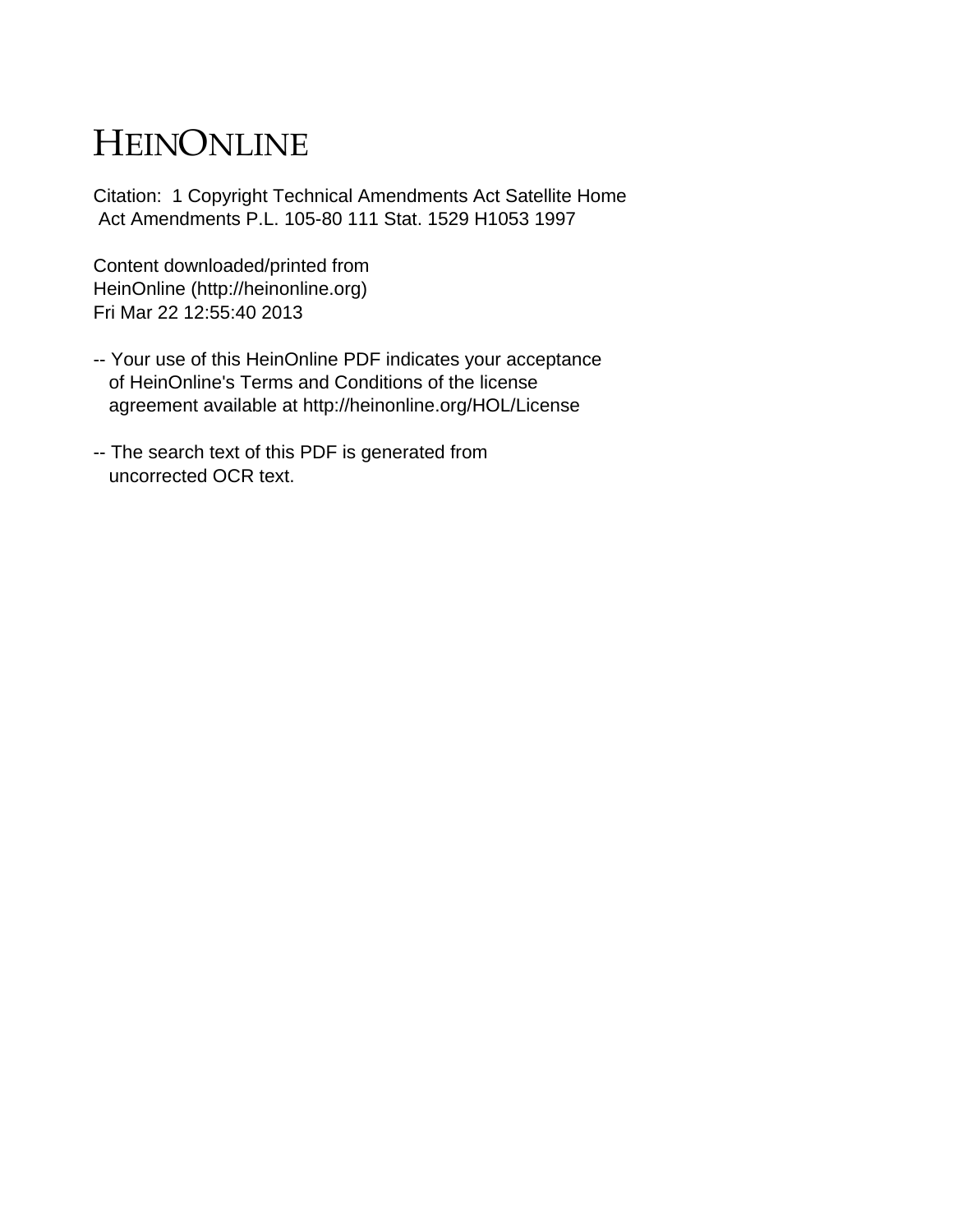**SEC.** 2. APPOINTMENTS OF MARSHALS.

(a) **IN** GENERAL-Chapter 37 of title **28,** United States Code, is amended-

**(1)** in section 561(c)- (A) by striking "The President shall **ap**point, **by** and with the advice and consent of the Senate," and inserting "The Attorney

General shall appoint"; and (B) **by** inserting "United States marshals shall be appointed subject to the provisions of title 5 governing appointments in the competitive civil service, and shall be paid in accordance with the provisions of chapter 51 and subchapter III of chapter 53 of such title relating to classification and pay rates." after the first sentence;

(2) by striking subsection (d) of section 561; (3) by redesignating subsections (e), **(f).** (g). (h), and (i) of section 561 as subsection (d), (e). **(f),** (g). and (h), respectively; and

(4) by striking section 562. (b) CLERICAL AMENDMENT.-The table of sections at the beginning of chapter **37** of title 28, United States Code, is amended **by** striking the item relating to section 562.

SEC. 3. TRANSITIONAL PROVISIONS; PRESI-**DENTIAL** APPOINTMENT OF CER-TAIN UNITED STATES MARSHALS.

(a) INCUMBENT MARSHALS.-Notwithstanding the amendments made **by** this Act, each marshal appointed under chapter **37** of title 28, United States Code, before the date of the enactment of this Act shall, unless that marshal resigns or is removed **by** the President, continue to perform the duties of that office until the expiration of that marshal's term and the appointment of a successor.

**(b)** VACANCIES AFTER ENACTMENT.-Notwithstanding the amendments made by this Act, with respect to the first vacancy which occurs in the office of United States marshal in any district, during the period beginning on the date of the enactment of this Act and ending on December 31, **1999,** the President shall appoint, by and with the advice and consent of the Senate. a marshal to fill that vacancy for a term of 4 years. Any marshal appointed by the President under this sub-<br>section shall, unless that marshal resigns or is removed from office by the President, continue to perform the duties of that office after the end of the four-year term to which such marshal was appointed or until a successor is appointed.

The SPEAKER pro tempore. Pursuant to the rule, the gentleman from Florida [Mr. MCCOLLUM] and the gentleman from Florida [Mr. WEXLER] each will control 20 minutes.

The Chair recognizes the gentleman from Florida [Mr. MCCOLLUM].

(Mr. MCCOLLUM asked and was given permission to revise and extend his remarks.)

**GENERAL LEAVE**

Mr. MCCOLLUM. Mr. Speaker, I ask unanimous consent that all Members have 5 legislative days to revise and extend their remarks on the bill under consideration.

The SPEAKER pro tempore. Is there objection to the request of the gentleman from Florida?

There was no objection.

Mr. MCCOLLUM. Mr. Speaker, I yield

myself such time as I may consume. Mr. Speaker, founded in **1789,** the United States Marshals Service is the Nation's oldest Federal law enforcement agency. The Marshals Service is charged with many significant and difficult law enforcement responsibilities, many of which the average citizen is not even aware. For example, it is the

**U.S.** Marshals Service, not the FBI or other Federal agencies, which successfully runs the witness security program, a program more important now than ever in the battle against retaliatory gang murders.

Since its inception in 1971, more than 6,600 witnesses, and this number does not include family members, have been protected and relocated by the Marshals Service under the witness security program. The Marshals Service is very proud of its record, Mr. Speaker, because they have never lost a Federal witness who remained in the program and followed the rules. Other critical Marshals Service duties include protection of the Federal judiciary, apprehension of Federal fugitives, management of seized and forfeited assets, and transportation of Federal prisoners.

The U.S. Marshals Service and U.S. marshals are currently appointed by the President with the advice and consent of the Senate. There is no criteria for the selection of U.S. marshals; neither managerial nor law enforcement experience is necessary.

H.R. **927,** the United States Marshals Service Improvement Act, change the selection process of the Nation's 94 U.S. marshals to appointment by the Attorney General. This bill would depoliticize the U.S. Marshals Service by requiring that U.S. marshals be selected on a competitive basis from among the career managers within the Marshals Service rather than being nominated by the administration and approved by the Senate.

Under this legislation, incumbent **U.S.** marshals would continue to perform duties of their office until their terms expire, unless they resigned or were removed by the President. Marshals selected between the date of enactment of the bill on December 31, 1999 will also be appointed by the President with the advice and consent of the Senate and will serve for 4 years.

Unlike all other Marshals Service employees, the presidentially **ap**pointed marshal is not subject to disciplinary actions, cannot be reassigned, and can only be removed by the President or upon appointment of a successor. This lack of accountability has resulted in numerous problems, including budgetary irresponsibility among individual marshals. Moreover, many U.S. marshals lack experience in Federal law enforcement. This inexperience, coupled with an unfamiliarity of the very demands of the Marshals Service necessitates a glut of middle managers to assist the U.S. marshals.

Chief deputy U.S. marshals, the career managers within the Marshals Service, provide the requisite leadership in the offices. They in turn are assisted by supervisory deputy U.S. marshals.

H.R. **927** would professionalize the Marshals Service by insuring that only knowledgeable career personnel would become marshals; thus there would no longer be a need for a surplus of middle managers and Federal dollars would be

saved. In fact, the Congressional Budget Office estimates that once fully implemented, this bill would save approximately \$3 million a year.

## **0** 1445

**Mr.** Speaker, I believe that H.R. **927** is a commonsense approach to professionalizing the U.S. Marshals Service. This identical bill was passed overwhelmingly in the 104th Congress by the U.S. House on May 1, 1996.

This legislation is a priority of the Federal Law Enforcement Officers Association and is supported by the Fraternal Order of Police. This bill is a small but important step in this committee's ongoing efforts to improve the administration of Federal law enforcement, and I urge my colleagues to support it.

Mr. Speaker, I reserve the balance of my time.

Mr. WEXLER. Mr. Speaker, I yield myself **I** minute.

Mr. Speaker, the purpose of this bill is to make the post of the U.S. marshal a professional position rather than a political appointment. Currently, marshals are typically designated by the Senators of the respective States. Under this bill, they would instead be appointed by the Director of the Marshals Service.

This bill was originally proposed by the President as part of his reinventing Government initiative. It is supported by the Federal Law Enforcement Officers Association because they believe it will improve the Marshals Service. I agree with them, and I urge support of this bill.

Mr. Speaker, I yield back the balance of my time.

Mr. MCCOLLUM. Mr. Speaker, I yield back the balance of my time.

The SPEAKER pro tempore (Mr. CAMP). The question is on the motion offered by the gentleman from Florida [Mr. MCCOLLUM] that the House suspend the rules and pass the bill, H.R. 927.

The question was taken; and (twothirds having voted in favor thereof) the rules were suspended and the bill was passed.

A motion to reconsider was laid on the table.

## TECHNICAL AMENDMENTS TO COPYRIGHT LAWS

Mr. COBLE. Mr. Speaker, I move to suspend the rules and pass the bill (H.R. 672) to make technical amendments to certain provisions of title **17,** United States Code, as amended.

The Clerk read as follows:

### H.R. 672

*Be it enacted by the Senate and House of Representatives of the United States of America in Congress assembled.*

SECTION **1. TECHNICAL** CORRECTIONS TO **THE SATELLITE** HOME VIEWER ACT OF 1994.

The Satellite Home Viewer Act of 1994 (Public Law 103-369) is amended as follows: (1) Section  $2(3)(A)$  is amended to read as follows: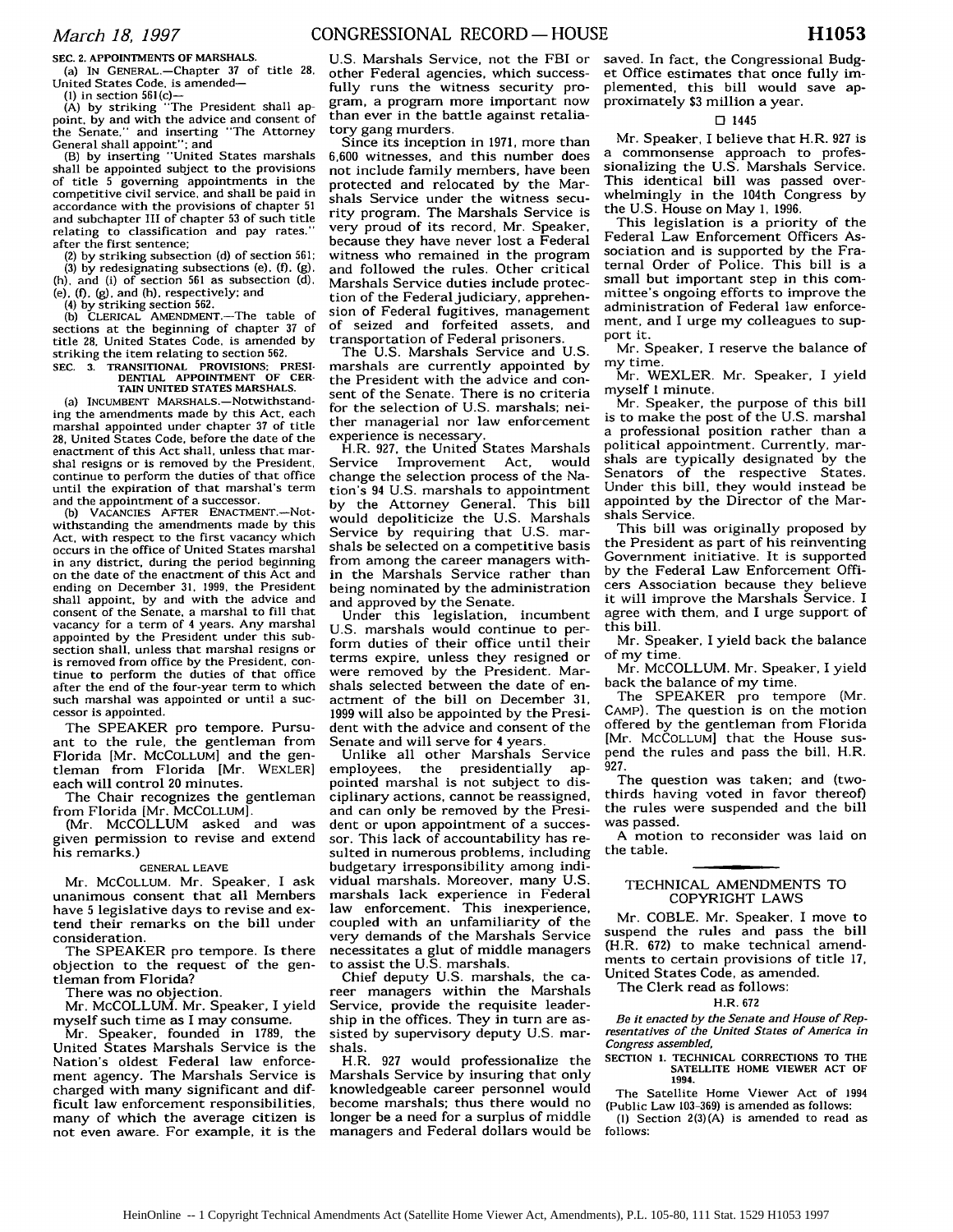CONGRESSIONAL RECORD- **HOUSE** *March 18, 1997*

**-(A)** in clause (i) by striking '12 cents' and inserting *'17.5* cents per subscriber in the case of superstations that as retransmitted by the satellite carrier include any program which, if delivered by any cable system in the United States. would be subject to the syndicated exclusivity rules of the Federal Communications Commission, and 14 cents per subscriber in the case of superstations that are syndex-proof as defined in section **258.2** of title **37,** Code of Federal Regulations': and **".**

(2) Section 2(4) is amended to read as follows:

"(4) Subsection (c) is amended--

"(A) in paragraph **(I)-**

**(i)** by striking 'until December **31,** 1992,';

"(ii) by striking '(2), **(3)** or (4)' and inserting '(2) or **(3)';** and

(iii) by striking the second sentence;

"(B) in paragraph (2)-

**(i)** in subparagraph **(A)** by striking 'July **1.** 1991' and inserting 'July **1,** 1996'; and

"(ii) in subparagraph (D) **by** striking 'De-cember 31, 1994' and inserting 'December 31, 1999, or in accordance with the terms of the agreement, whichever is later'; and

'(C) in paragraph (3)-

"(i) in subparagraph (A) by striking 'December 31, 1991' and inserting 'January **1,** 1997';

'(ii) by amending subparagraph (B) to read as follows: "'(B) ESTABLISHMENT OF ROYALTY FEES.-In

determining royalty fees under this paragraph, the copyright arbitration royalty panel appointed under chapter 8 shall establish fees for the retransmission of network stations and superstations that most clearly represent the fair market value of secondary transmissions. In determining the fair market value, the panel shall base its decision on economic, competitive, and programming information presented **by** the parties, includ $ing--$ <br> $(1)$ 

the competitive environment in which such programming is distributed, the cost of similar signals in similar private and compulsory license marketplaces, and any special features and conditions of the retransmission marketplace;

"'(ii) the economic impact of such fees on copyright owners and satellite carriers; and

 $'(iii)$  the impact on the continued availability of secondary transmissions to the public.'; and

"(iii) in subparagraph (C), by inserting 'or July 1, 1997, whichever is later' after 'section

802(g)'.". (3) Section 2(5)(A) is amended to read as follows:

"(A) in paragraph (5)(C) by striking 'the date of the enactment of the Satellite Home Viewer Act of 1988' and inserting 'November 16, 1988'; and".

**SEC. 2.** COPYRIGHT **IN RESTORED WORKS.**

Section 104A of title **17,** United States Code, is amended as follows:

**(1)** Subsection **(d)(3)(A)** is amended to read as follows:

"(3) EXISTING DERIVATIVE WORKS.-(A) In the case of a derivative work that is based upon a restored work and is created-

"(i) before the date of the enactment of the Uruguay Round Agreements Act, if the source country of the restored work is an eligible country on such date, or

"(ii) before the date on which the source country of the restored work becomes an eligible country, if that country is not an eligible country on such date of enactment,

a reliance party may continue to exploit that derivative work for the duration of the restored copyright if the reliance party pays to the owner of the restored copyright reasonable compensation for conduct which would be subject to a remedy for infringe-

ment but for the provisions of this paragraph.

(2) Subsection  $(e)(1)(B)(ii)$  is amended by striking the last sentence.

(3) Subsection  $(h)(2)$  is amended to read as follows:

"(2) The 'date of restoration' of a restored copyright is-

"(A) January **1,** 1996, if the source country of the restored work is a nation adhering to the Berne Convention or a WTO member country on such date, or

"(B) the date of adherence or proclamation, in the case of any other source country of the restored work."

(4) Subsection (h)(3) is amended to read as follows:

"(3) The term 'eligible country' means a nation, other than the United States, that-

"(A) becomes a WTO member country after the date of the enactment of the Uruguay Round Agreements Act;

"(B) on such date of enactment is, or after such date of enactment becomes, a member of the Berne Convention; or

"(C) after such date of enactment becomes subject to a proclamation under subsection **(9).**

For purposes of this section, a nation that is a member of the Berne Convention on the date of the enactment of the Uruguay Round Agreements Act shall be construed to become an eligible country on such date of enactment.

**SEC. 3. LICENSES** FOR **NONEXEMPT** SUBSCRIP-**TION TRANSMISSIONS.**

Section 114(f) of title **17.** United States Code, is amended-

**(1)** in paragraph **(1),** by inserting ", or, if a copyright arbitration royalty panel is convened, ending **30** days after the Librarian issues and publishes in the Federal Register an order adopting the determination of the copyright arbitration royalty panel or an order setting the terms and rates (if the Librarian rejects the panel's determination) after "December **31.** 2000"; and

(2) in paragraph (2), by striking "and pub-

lish in the Federal Register". **SEC. 4.** ROYALTY PAYABLE **UNDER** COMPULSORY

**LICENSE.** Section 115(c)(3)(D) of title **17,** United

States Code, is amended by striking "and publish in the Federal Register".

**SEC.** *5.* NEGOTIATED **LICENSE** FOR **JUKEBOXES.** Section 116 of title **17,** United States Code,

is amended- **(1)** by amending subsection (b)(2) to read as

follows:

(2) ARBITRATION.-Parties not subject to such a negotiation may determine, by arbitration in accordance with the provisions of chapter 8, the terms and rates and the division of fees described in paragraph (1).": and sion of fees described in paragraph (I).' (2) **by** adding at the end the following new

(d) DEFINITIONS.—As used in this section, the following terms mean the following:

"(1) A 'coin-operated phonorecord player' is a machine or device that-

"(A) is employed solely for the performance of nondramatic musical works **by** means of phonorecords upon being activated by the insertion of coins, currency, tokens, or other monetary units or their equivalent; "(B) is located in an establishment making

no direct or indirect charge for admission;

"(C) is accompanied by a list which is comprised of the titles of all the musical works available for performance on it. and is affixed to the phonorecord player or posted in the establishment in a prominent position where it can be readily examined **by** the public; and

"(D) affords a choice of works available for performance and permits the choice to be made **by** the patrons of the establishment in which it is located.

"(2) An 'operator' is any person who, alone orjointly with others-

"(A) owns a coin-operated phonorecord player;

"(B) has the power to make a coin-operated phonorecord player available for placement in an establishment for purposes of

 $P(C)$  has the power to exercise primary control over the selection of the musical works made available for public performance on a coin-operated phonorecord player.".

**SEC. 6.** REGISTRATION AND INFRINGEMENT AC-**TIONS.**

Section 411(b)(1) of title **17,** United States Code, is amended to read as follows:

"(1) serves notice upon the infringer, not less than 48 hours before such fixation, identifying the work and the specific time and source of its first transmission, and declaring an intention to secure copyright in the work; and".

**SEC. 7. COPYRIGHT OFFICE FEES.**

(a) **FEE** INCREASES.-Section 708(b) of title 17, United States Code, is amended to read as follows:

"(b) In calendar year 1997 and in any subsequent calendar year, the Register of Copyrights, by regulation, may increase the fees specified in subsection (a) in the following manner:

"(1) The Register shall conduct a study of the costs incurred by the Copyright Office for the registration of claims, the recordation of documents, and the provision of services. The study shall also consider the timing of any increase in fees and the authority to use such fees consistent with the budget.

"(2) The Register may, on the basis of the study under paragraph **(1).** and subject to paragraph (5). increase fees to not more than that necessary to cover the reasonable costs incurred by the Copyright Office for the services described in paragraph (1), plus a reasonable inflation adjustment to account for any estimated increase in costs.

**"(3)** Any fee established under paragraph (2) shall be rounded off to the nearest dollar, or for a fee less than \$12. rounded off to the *nearest 50 cents.*

"(4) Fees established under this subsection shall be fair and equitable and give due consideration to the objectives of the copyright

system. "(5) If the Register determines under paragraph (2) that fees should be increased, the Register shall prepare a proposed fee schedule and submit the schedule with the accompanying economic analysis to the Congress. The fees proposed **by** the Register may be instituted after the end of 120 days after the schedule is submitted to the Congress unless, within that 120-day period, a law is enacted stating in substance that the Congress does not approve the schedule.".

**(b)** DEPOSIT OF FEES.-Section 708(d) of such title is amended to read as follows:

"(d)(1) Except as provided in paragraph (2), all fees received under this section shall be deposited **by** the Register of Copyrights in the Treasury of the United States and shall be credited to the appropriations for necessary expenses of the Copyright Office. Such fees that are collected shall remain available until expended. The Register may, in accordance with regulations that he or she shall prescribe, refund any sum paid **by** mistake or in excess of the fee required **by** this section.

"(2) In the case of fees deposited against future services, the Register of Copyrights shall request the Secretary of the Treasury to invest in interest-bearing securities in the United States Treasury any portion of the fees that, as determined **by** the Register, is not required to meet current deposit account demands. Funds from such portion of fees shall be invested in securities that permit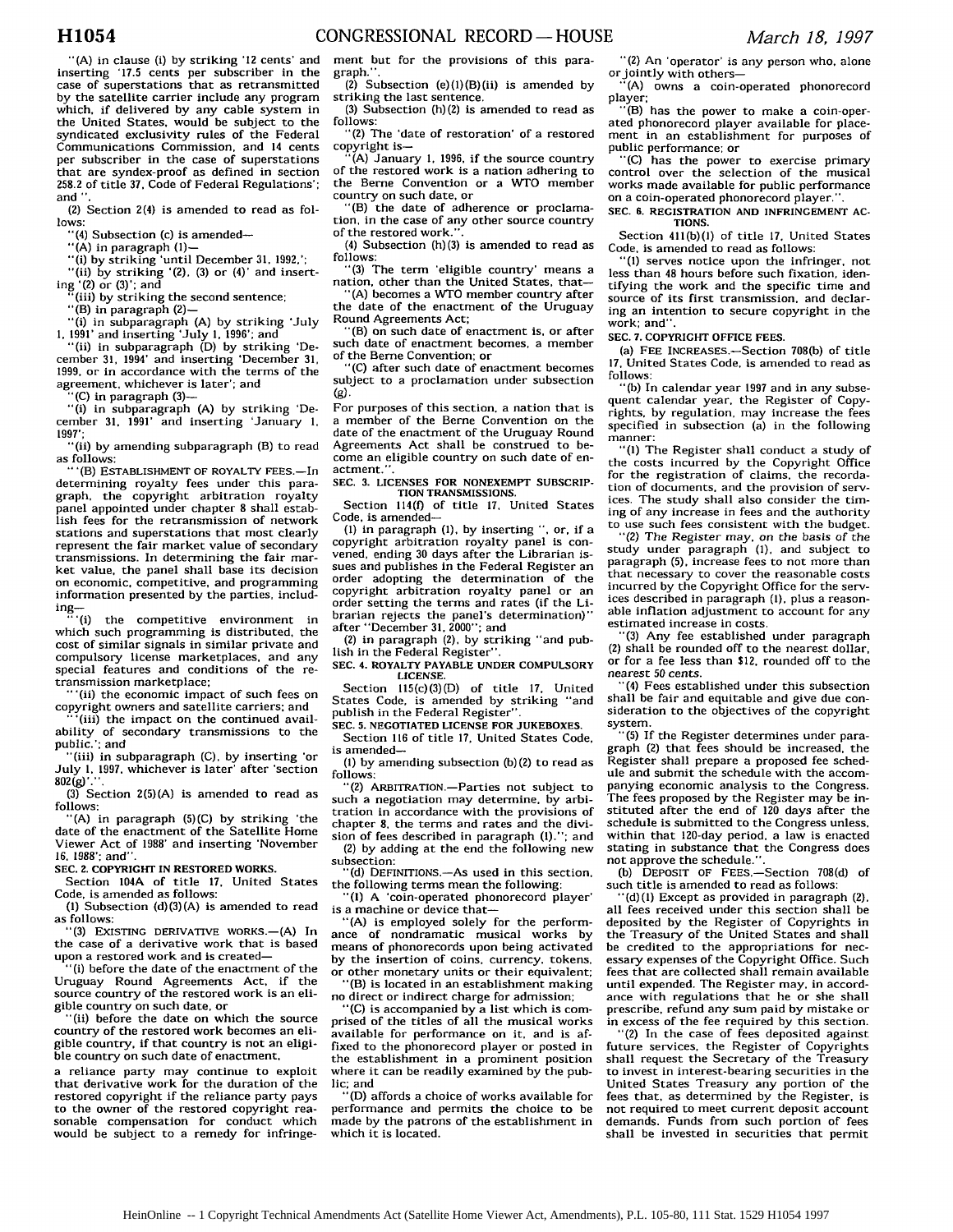funds to be available to the Copyright Office at all times if they are determined to be necessary to meet current deposit account demands. Such investments shall be in public debt securities with maturities suitable to the needs of the Copyright Office, as determined by the Register of Copyrights, and bearing interest at rates determined by the Secretary of the Treasury, taking into consideration current market yields on outstanding marketable obligations of the United States of comparable maturities.

**"(3)** The income on such investments shall be deposited in the Treasury of the United States and shall be credited to the appropriations for necessary expenses of the Copyright Office.".

#### **SEC. 8.** COPYRIGHT **ARBITRATION ROYALTY PAN-ELS.**

(a) ESTABLISHMENT **AND** PURPOSE.-Section **801 of** title 17. United States Code, is amended-

**(1)** in subsection **(b)(1)** by striking "and 116" in the first sentence and inserting "116, and 119";

(2) in subsection (c) by inserting after "panel" at the end **of** the sentence the following:

", including-

**"(1)** authorizing the distribution of those royalty fees collected under sections **11,** 119, and **1005** that the Librarian has found are not subject to controversy; and

"(2) accepting or rejecting royalty claims filed under sections Ill, 119, and **1007** on the basis of timeliness or the failure to establish the basis for a claim"; and

**(3)** by amending subsection **(d)** to read as follows:

"(d) SUPPORT AND REIMBURSEMENT OF ARBI-TRATION PANELS.-The Librarian of Congress, upon the recommendation of the Register of Copyrights, shall provide the copyright arbitration royalty panels with the necessary administrative services related to proceedings under this chapter, and shall reimburse the arbitrators presiding in distribution proceedings at such intervals and in such manner as the Librarian shall provide by regulation. Each such arbitrator is an independent contractor acting on behalf of the United States, and shall be hired pursuant to a signed agreement between the Library of Congress and the arbitrator. Payments to the arbitrators shall be considered reasonable costs incurred by the Library of Congress and the Copyright Office for purposes of section 802(h) (1).". **(b)** PROCEEDINGS.-Section 802(h) of title 17,

United States Code, is amended by amending paragraph (1) to read as follows:<br>"(1) DEDUCTION OF COSTS OF LIBRARY OF

CONGRESS AND COPYRIGHT OFFICE FROM ROY-ALTY FEES.-The Librarian of Congress and the Register of Copyrights may, to the extent not otherwise provided under this title, deduct from royalty fees deposited or collected under this title the reasonable costs incurred by the Library of Congress and the Copyright Office under this chapter. Such deduction may be made before the fees are distributed to any copyright claimants. In addition. all funds made available by an appropriations Act as offsetting collections and available for deductions under this subsection shall remain available until expended. In ratemaking proceedings, the rea-sonable costs of the Librarian of Congress and the Copyright Office shall be borne by the parties to the proceedings as directed by the arbitration panels under subsection (c). **SEC. 9.** DIGITAL AUDIO RECORDING **DEVICES AND** MEDIA.

Section 1007(b) of title **17,** United States Code, is amended by striking "Within **30** days after" in the first sentence and inserting "After".

Section 4 of the Digital Performance Right in Sound Recordings Act of 1995 (Public Law 104-39) is amended by redesignating paragraph (5) as paragraph (4).

**SEC. 11. MISCELLANEOUS** TECHNICAL **AMEND-MENTS.**

(a) AMENDMENTS To TITLE **17.** UNITED STATES CODE.-Title **17.** United States Code, is amended as follows:

**(1)** The table of chapters at the beginning of title **17,** United States Code, is amended-

**(A)** in the item relating to chapter 6. by striking "Requirement" and inserting "Requirements";

(B) in the item relating to chapter **8. by** striking "Royalty Tribunal" and inserting "Arbitration Royalty Panels":

**(C)** in the item relating to chapter **9,** by striking "semiconductor chip products" and inserting "Semiconductor Chip Products" and

**(D)** by inserting after the item relating to chapter 9 the following:

*"10. Digital Audio Recording Devices*

*and M edia* .................................... *1001". (2) The item relating to section 117 in the table of sections at the beginning of chapter <sup>1</sup>is amended to read as follows:*

*"117. Limitations on exclusive rights: Computer programs.* **".**

*(3) Section 101 is amended in the definition of*

to perform or display a work "publicly" by<br>striking "processs" and inserting "process".<br>(4) Section 108(e) is amended by striking<br>"pair" and inserting "fair".<br>(5) Section 109(b)(2)(B) is amended by striking

*"Copyright" and inserting "Copyrights. (6) Section 110 is amended-*

*(A) in paragraph (8) by striking the period at*

*the end and inserting a semicolon:*

*(B) in paragraph (9) by striking the period at the end and inserting* **";** *and"; and*

*(C) in paragraph (10) by striking "4 above" and inserting "(4)". (7) Section 115(c)(3)(E) is amended-*

*(A) in clause (i) by striking "sections 106(1) and (3)" each place it appears and inserting*

*"paragraphs (1) and (3) of section* **106";** *and (B) in clause (ii)(II) by striking "sections 106(1) and 106(3)* " *and inserting "paragraphs* **(1)** *and (3) of section 106".*

*(8) Section 119(c)(1) is amended by striking "until unless" and inserting "unless".*

*(9) Section 304(c) is amended in the matter preceding paragraph* **(1)** *by striking "the sub-section (a) (1) (C)" and inserting "subsection (a)* **(1)** *(C) ".*

*(10) Section 405(b) is amended by striking "condition or" and inserting "condition for".*

*(11) Section 407(d)(2) is amended by striking "cost of' and inserting "cost to".*

*(12) The item relating to section 504 in the table of sections at the beginning of chapter 5 is* amended by striking "Damage<sup>"</sup> *"Damages".*

*(13) Section 504(c)(2) is amended by striking 'court it" and inserting "court in".*

*(14) Section 509(b) is amended by striking merchandise; and baggage" "merchandise, and baggage".*

(15) Section 601(a) is amended by striking<br>"nondramtic" and inserting "nondramatic".<br>(16) Section 601(b)(1) is amended by striking<br>"subsustantial" and inserting "substantial".<br>(17) The item relating to section 710 in the

*table of sections at the beginning of chapter 7 is amended by striking "Reproductions" and in-serting "Reproduction".*

*(18) The item relating to section 801 in the table of sections at the beginning of chapter 8 is amended by striking "establishment" and in-serting "Establishment".*

*(19) Section 801(b) is amended- (A) by striking "shall be-" and inserting*

*"shall be as follows:"; (B) in paragraph (1) by striking "to make" and inserting "To make ";*

*(c) in paragraph (2)- (i) by striking "to make" and inserting "To*

*make"; and (ii) in subparagraph (D) by striking "adjust-ment; and" and inserting "adjustment.* "; *and (D) in paragraph (3) by striking "to distrib-*

*ute" and inserting "To distribute". (20) Section 803(b) is amended in the second*

*sentence by striking "subsection subsection" and inserting "subsection".*

*(21) The item relating to section 903 in the table of sections at the beginning of chapter <sup>9</sup>is amended to read as follows:*

*"903. Ownership, transfer, licensure, and recordation.* **".**

*(22) Section 909(b)(1) is amended-*

*(A) by striking "force" and inserting "work"; and*

*(B) by striking "sumbol" and inserting "symbol".*

*(23) Section 910(a) is amended in the second sentence by striking "as used" and inserting "As used".*

*(24) Section 1006(b)(1) is amended by striking "Federation Television" and inserting "Federation of Television".*

*(25) Section 1007 is amended-*

*(A) in subsection (a)(1) by striking "the calendar year in which this chapter takes effect"*

*and inserting "calendar year 1992"; and (B) in subsection (b) by striking "the year in which this section takes effect" and inserting "1992".*

*(b) RELATED PROVISIONS.* -

*(1) Section 1(a)(1) of the Act entitled "An Act to amend chapter 9 of title 17, United States Code, regarding protection extended to semiconductor chip products of foreign entities", approved November 9, 1987 (17 U.S.C. 914 note), is amended by striking "orginating" and inserting "'originating".*

*(2) Section 2319(b)(1) of title 18, United States Code, is amended by striking "last 10" and inserting "least 10".*

*SEC. 12, EFFECTIVE DATES.*

*(a) IN GENERAL.-Except as provided in sub-sections (b) and (c), the amendments made by this Act shall take effect on the date of the enactment of this Act.*

*(b) SATELLITE HOME VIEWER ACT.-The amendments made by section 1 shall be effective as if enacted as part of the Satellite Home Viewer Act of 1994 (Public Law 103-369).*

*(c)* TECHNICAL *AMENDMENT.-The amendment made by section ll(b)(l) shall be effective as if enacted on November 9, 1987.*

The SPEAKER pro tempore. Pursuant to the rule, the gentleman from North Carolina [Mr. COBLE] and the gentleman from Florida [Mr. WEXLER] each will control 20 minutes.

The Chair recognizes the gentleman from Florida [Mr. COBLE].

## GENERAL LEAVE

Mr. COBLE. Mr. Speaker, I ask unanimous consent that all Members may have 5 legislative days within which to revise and extend their remarks on the bill under consideration.

The SPEAKER pro tempore. Is there objection to the request of the gentleman from Florida?

There was no objection.

Mr. COBLE. Mr. Speaker, I yield myself such time as I may consume.

(Mr. COBLE asked and was given permission to revise and extend his remarks.)

Mr. COBLE. Mr. Speaker, I rise in support of H.R. 672, to make technical amendments to certain provisions of title 17 of the United States Code. An amended version of this bill is presented for passage under suspension of the rules.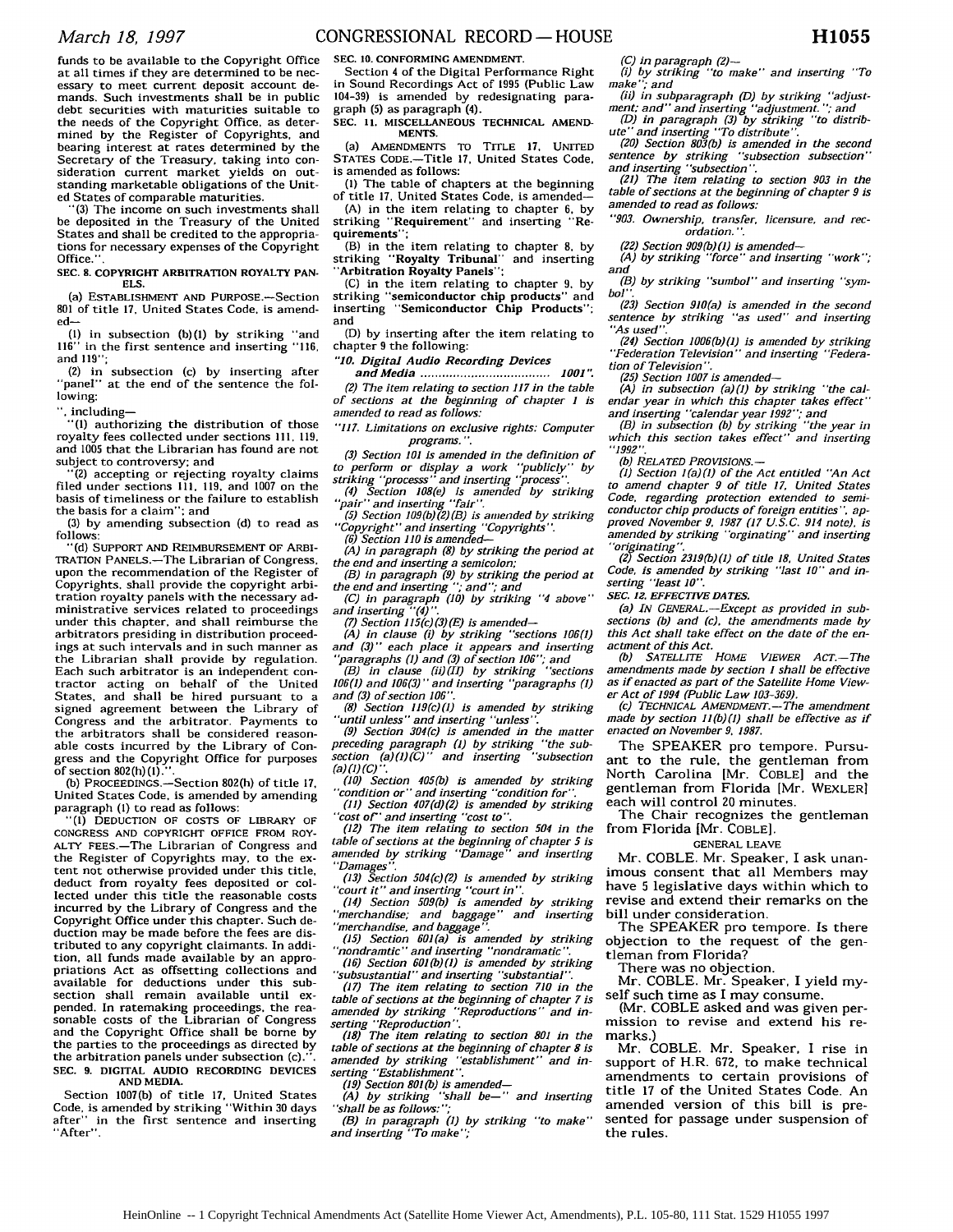Mr. Speaker, I am unaware of any opposition to this amendment.

All the provisions contained in this bill are necessary for the proper functioning of the U.S. Copyright Office and the copyright system, and I am unaware of any opposition to this legislation. I urge a favorable vote on H.R. 672.

Mr. Speaker, I reserve the balance of my time.

Mr. WEXLER. Mr. Speaker, I yield myself such time as I may consume.

Mr. Speaker, I rise in support of H.R. 672, a bill to make a number of technical corrections to title 17 of the United States Code, including corrections to drafting errors in the Satellite Home Viewer Act, section 104(a), dealing with restoration of copyright protection in certain preexisting works; licenses for nonexempt subscription transmissions; negotiated licenses for jukeboxes; notice time for infringement actions, copyright office fee schedules, court proceedings, and reports pursuant to the Audio Home Recording Act of 1992.

Mr. Speaker, I am aware of no objections to any of these amendments to law and recommend their adoption under suspension of the rules.

Mr. Speaker, I yield back the balance of my time.

Mr. COBLE. Mr. Speaker, I submit for the RECORD a letter from the Copyright Office of the United States regarding H.R. 672.

THE REGISTER OF COPYRIGHTS

OF THE UNITED **STATES** OF AMERICA, *Washington.* **DC,** *March* **18,** *1997.*

Hon. HOWARD COBLE,

*Chairman, Subcommittee on Courts and Intel-lectual Property, Washington, DC.* **DEAR** MR. COBLE: We note that language in House Report 105-25 accompanying H.R. 672 regarding the Copyright Office not needing appropriations beginning in 1999 is not entirely correct. In contributing to those portions of the Report entitled "Summary" and "Estimated Cost to the Federal Government." it appears that the Congressional Budget Office did not realize that some Copyright Office operations-for example, administration of the mandatory deposit requirements of **17** U.S.C. §407-are not fee services, and would not be covered by a fee increase, even to full cost recovery as permitted (but not required) by Section **7** of H.R. 672.

We would appreciate your confirming on the floor of the House that it is not the intent of Congress that the Copyright Office become self-sustaining under H.R. 672, or that it raise fees to cover the full cost of all services that it provides. As the section-bysection analysis states correctly, the bill grants the Copyright Office, subject to contrary Congressional action, authority to "in-

crease fees up to the reasonable costs incurred by the Copyright Office" plus a reasonable adjustment for future cost increases. provided those fees are "fair and equitable and give due consideration to the objectives of the copyright system." This allows the Register of Copyrights to "decide that fees may be less than the costs of the services provided, if that furthers the objectives of the copyright system."

Thank you for your consideration.

Very truly yours,

MARYBETH PETERS. Mr. COBLE. Mr. Speaker, I have no further requests for time, and I yield back the balance of my time.

The SPEAKER pro tempore. The question is on the motion offered by the gentleman from North Carolina [Mr. COBLE] that the House suspend the rules and pass the bill, H.R. 672, as amended.

The question was taken.

Mr. COBLE. Mr. Speaker, I object to the vote on the ground that a quorum is not present and make the point of order that a quorum is not present.

The SPEAKER pro tempore. Pursuant to clause **5,** rule I, and the Chair's prior announcement, further proceedings on this motion will be postponed. The point of no quorum is considered withdrawn.

## DISTRICT OF COLUMBIA INSPEC-TOR GENERAL IMPROVEMENT ACT OF 1997

Mr. DAVIS of Virginia. Mr. Speaker, I move to suspend the rules and pass the bill (H.R. 514) to permit the waiver of District of Columbia residency requirements for certain employees of the Office of the Inspector General of the District of Columbia, and for other purposes, as amended.

The Clerk read as follows:

H.R. 514

*Be it enacted by the Senate and House of Representatives of the United States of America in Congress assembled,*

SECTION **1.** SHORT TITLE.

This Act may be cited as the "District of Columbia Inspector General Improvement Act of **1997".**

**SEC. 2. WAIVER OF RESIDENCY REQUIREMENT** FOR CERTAIN EMPLOYEES OF IN-SPECTOR GENERAL.

Section **906** of the District of Columbia Government Comprehensive Merit Personnel Act of 1978 (sec. 1-610.6. D.C. Code) is amended-

**(1)** in subsection (a). by inserting "or subsection (d)" after "subsection (c)"; and (2) by adding at the end the following new

subsection:

(d) At the request of the Inspector General (as described in section 208(a) of the District of Columbia Procurement Practices Act of 1985), the Director of Personnel may waive the application of subsections (a) and (b) to employees of the Office of the Inspector General.".

The SPEAKER pro tempore. Pursuant to the rule, the gentleman from Virginia [Mr. DAVIS] and the gentleman from Virginia [Mr. SCOTT] each will control 20 minutes.

The Chair recognizes the gentleman from Virginia [Mr. DAVIS].

(Mr. DAVIS of Virginia asked and was given permission to revise and extend his remarks.)

Mr. DAVIS of Virginia. Mr. Speaker, I yield myself such time as I may consume.

Mr. Speaker, my thanks to the gentleman from Indiana [Mr. BURTON] for permitting expeditious consideration of this bill.

Mr. Speaker, H.R. 514 is straightforward legislation. It was part of H.R. 3664 which was approved by the Subcommittee on the District of Columbia and the Committee on Government Reform and Oversight last June 20. There are complications, however, with other parts of the bill and it was never taken before the full House.

This bill is being brought forward separately this year because there is an urgent need to pass section 2. That section allows the director of personnel of the District of Columbia to waive the residency requirement for employees of the Office of Inspector General at the request of the inspector general.

This legislation is necessary because the personnel in the IG's office are all defined as excepted personnel under the Merit Personnel Act and are required to reside in the District of Columbia within 12 months of employment. The bill would thus guarantee the widest possible talent pool for the inspector general to hire from. Considering the importance placed in this office when it was enhanced in the control board legislation, I agreed to pursue the waiver that this bill contains.

The IG's office currently consists of **<sup>35</sup>**individuals, a number of whom are not District residents. These individuals accepted employment on condition that their employment would not be barred by the residency requirement.

The Office of Personnel has determined that, lacking authority to grant a waiver, that the residency requirement will have to be enforced beginning as early as March 24. Thus, failure to pass this legislation, H.R. 514, at this time could result in a significant exodus of highly trained and qualified personnel at a time of numerous sensitive investigations. This would clearly be unacceptable, particularly in light of the fact that the inspector general has just announced her resignation from the District and this would really leave the office utterly rudderless.

The Congressional Budget Office has certified that this bill would not effect the Federal budget. I would urge passage of H.R. 514.

Mr. Speaker, I reserve the balance of my time.

Mr. SCOTT. Mr. Speaker, I yield myself such time as I may consume. I would like to thank the gentleman from Indiana [Mr. BURTON], the gentleman from Virginia [Mr. DAVIS], and the gentleman from California [Mr. WAXMAN] for their work on the District of Columbia Inspector General Improvement Act.

Mr. Speaker, it is noncontroversial. A lot of work has gone into it, and Mr. Speaker, I would hope that the House would pass the bill.